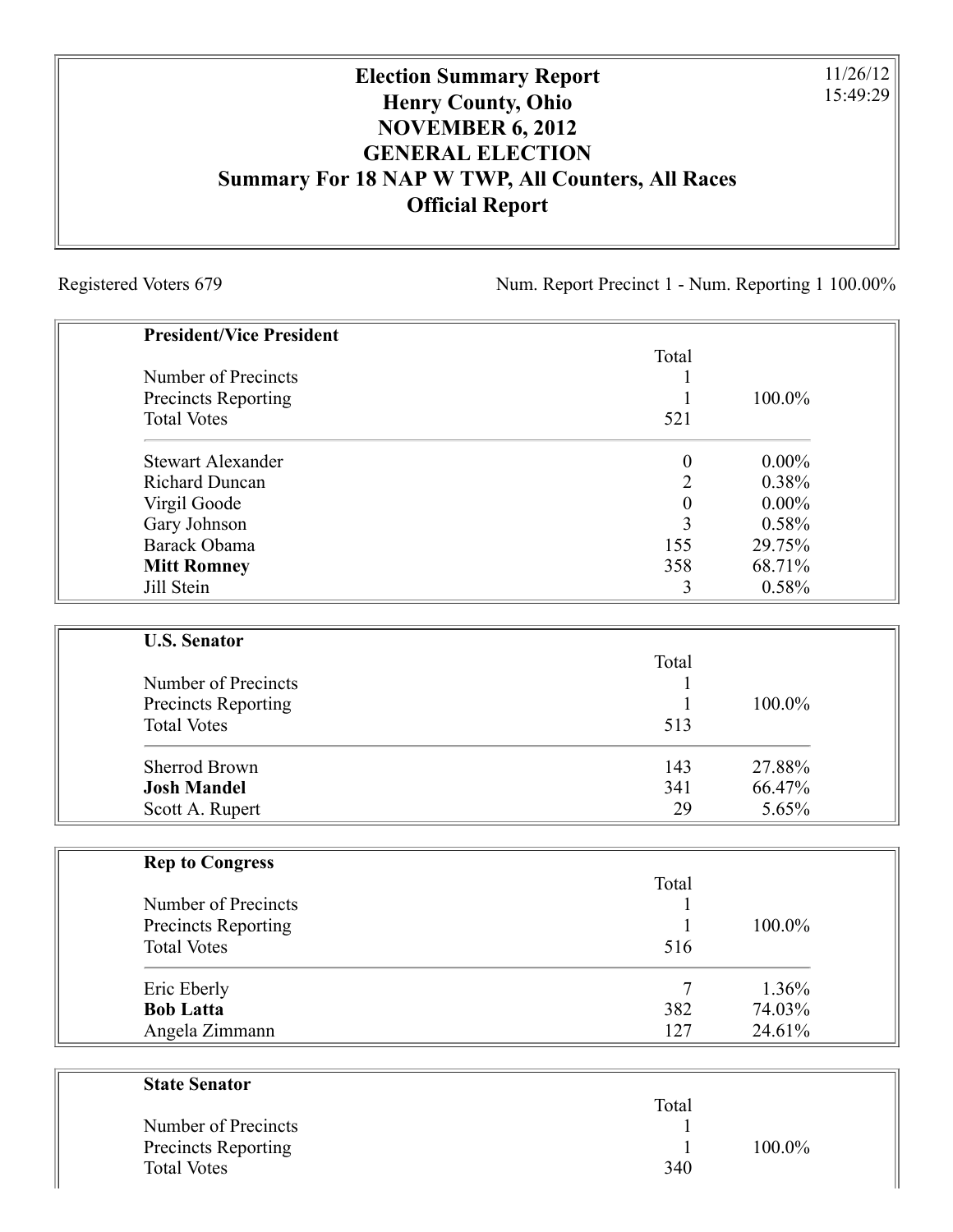| <b>Cliff Hite</b>                  | 340   | 100.00% |
|------------------------------------|-------|---------|
| <b>State Representative</b>        |       |         |
|                                    | Total |         |
| Number of Precincts                |       |         |
| Precincts Reporting                |       | 100.0%  |
| <b>Total Votes</b>                 | 499   |         |
| John H. Vanover                    | 117   | 23.45%  |
| Lynn R. Wachtmann                  | 382   | 76.55%  |
|                                    |       |         |
| <b>County Comm 1-2-2013</b>        |       |         |
|                                    | Total |         |
| Number of Precincts                |       |         |
| Precincts Reporting                |       | 100.0%  |
| <b>Total Votes</b>                 | 489   |         |
| <b>Glenn A. Miller</b>             | 335   | 68.51%  |
| Richard C. Myers                   | 154   | 31.49%  |
|                                    |       |         |
| County Comm 1-3-2013               | Total |         |
| Number of Precincts                |       |         |
| Precincts Reporting                |       | 100.0%  |
| <b>Total Votes</b>                 | 401   |         |
|                                    |       |         |
| <b>Robert E. Hastedt</b>           | 401   | 100.00% |
| <b>County Auditor</b>              |       |         |
|                                    | Total |         |
| Number of Precincts                | 1     |         |
| Precincts Reporting                |       | 100.0%  |
| <b>Total Votes</b>                 | 369   |         |
|                                    |       |         |
| <b>Kevin Garringer</b>             | 369   | 100.00% |
| <b>Prosecuting Attorney</b>        |       |         |
|                                    | Total |         |
| Number of Precincts                | 1     |         |
| Precincts Reporting                |       | 100.0%  |
| <b>Total Votes</b>                 | 412   |         |
| John H. Hanna                      | 412   | 100.00% |
| <b>Clerk of Court Common Pleas</b> |       |         |
|                                    | Total |         |
| Number of Precincts                |       |         |
| Precincts Reporting                |       | 100.0%  |
| <b>Total Votes</b>                 | 389   |         |
|                                    |       |         |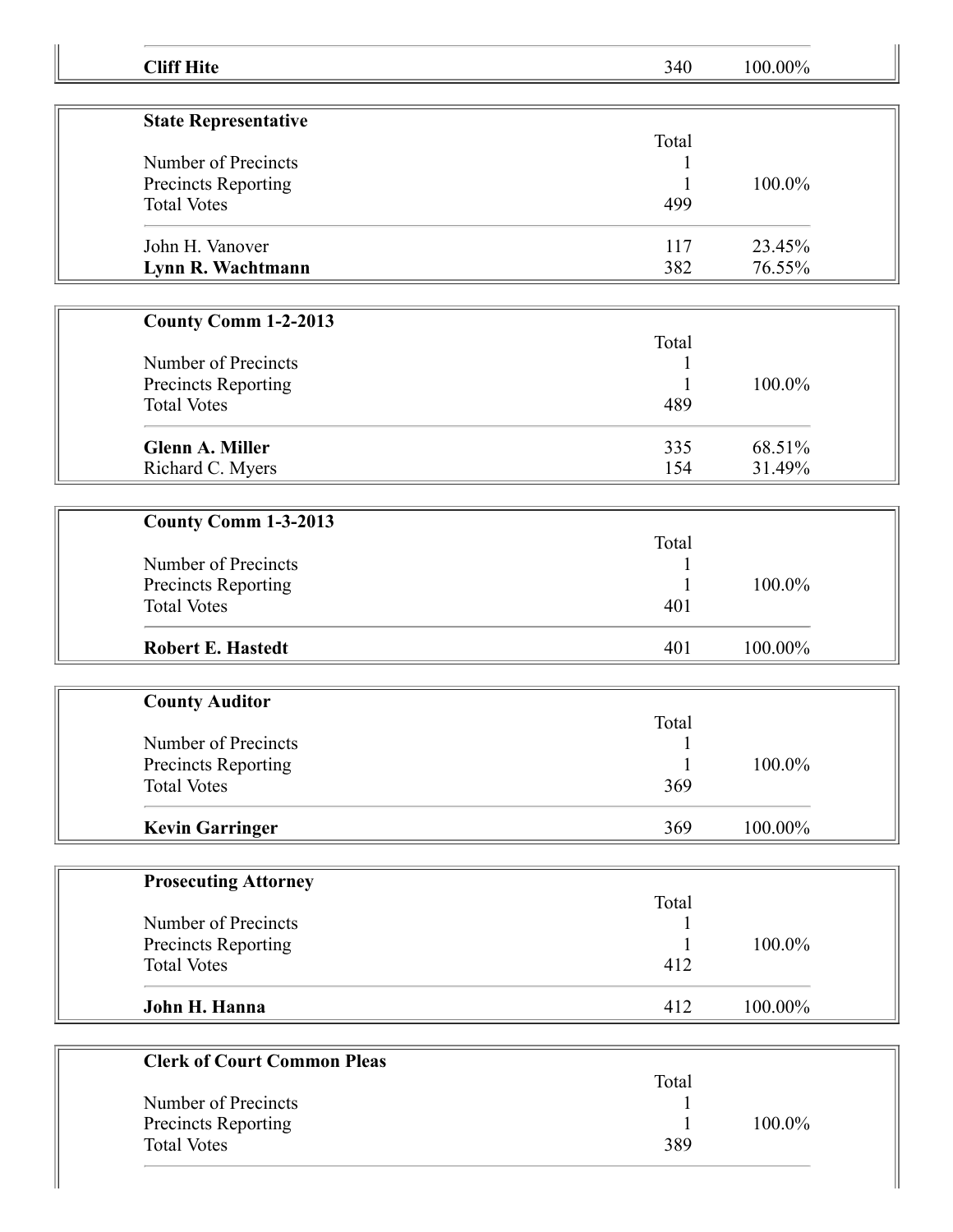| <b>Connie L. Schnitkey</b>      | 389          | 100.00% |
|---------------------------------|--------------|---------|
| <b>Sheriff</b>                  |              |         |
|                                 | Total        |         |
| Number of Precincts             |              |         |
| Precincts Reporting             |              | 100.0%  |
| <b>Total Votes</b>              | 512          |         |
| <b>Michael Bodenbender</b>      | 340          | 66.41%  |
| John J. Nye                     | 172          | 33.59%  |
| <b>County Recorder</b>          |              |         |
|                                 | Total        |         |
| Number of Precincts             |              |         |
| Precincts Reporting             |              | 100.0%  |
| <b>Total Votes</b>              | 357          |         |
|                                 |              |         |
| Sara L. Myles                   | 357          | 100.00% |
| <b>County Treasurer</b>         |              |         |
|                                 | Total        |         |
| Number of Precincts             |              |         |
| Precincts Reporting             |              | 100.0%  |
| <b>Total Votes</b>              | 501          |         |
| <b>Zachary T. Riley</b>         | 254          | 50.70%  |
| Calvin G. Spiess                | 247          | 49.30%  |
|                                 |              |         |
| <b>County Engineer</b>          |              |         |
|                                 | Total        |         |
| Number of Precincts             |              |         |
| <b>Precincts Reporting</b>      | $\mathbf{1}$ | 100.0%  |
| <b>Total Votes</b>              | 350          |         |
| <b>Timothy J. Schumm</b>        | 350          | 100.00% |
|                                 |              |         |
| <b>County Coroner</b>           | Total        |         |
| Number of Precincts             |              |         |
| Precincts Reporting             |              | 100.0%  |
| <b>Total Votes</b>              | 404          |         |
| <b>Marek Skoskiewicz</b>        | 404          | 100.00% |
|                                 |              |         |
| <b>State Board of Education</b> |              |         |
|                                 | Total        |         |
| Number of Precincts             |              |         |
| Precincts Reporting             |              | 100.0%  |
| <b>Total Votes</b>              | 344          |         |
|                                 |              |         |

116 33.72%

Stanley Jackson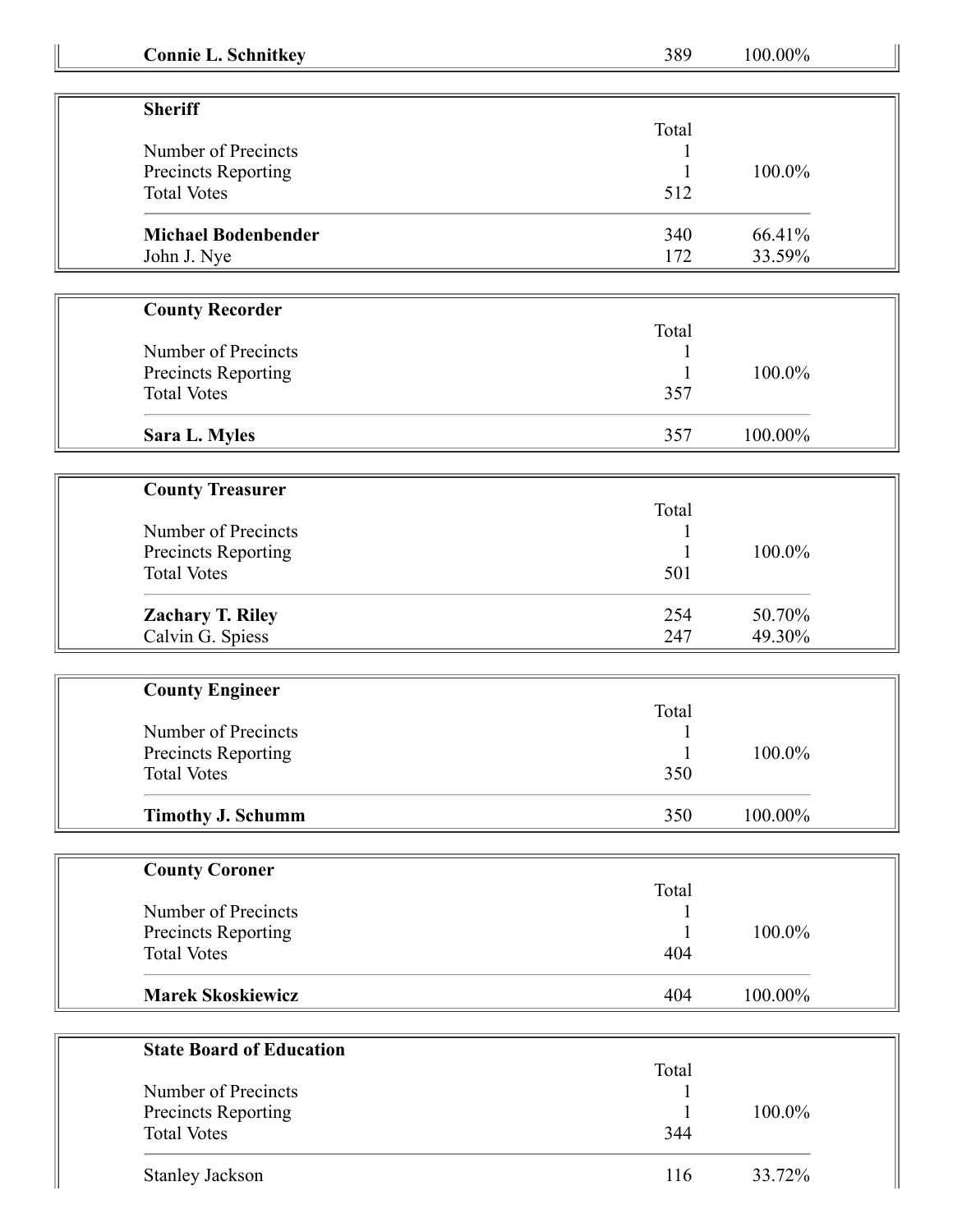| Ann E. Jacobs | 228 | 66.28% |
|---------------|-----|--------|
|---------------|-----|--------|

| Justice Sup Crt 1-1-2013   |       |           |
|----------------------------|-------|-----------|
|                            | Total |           |
| Number of Precincts        |       |           |
| <b>Precincts Reporting</b> |       | $100.0\%$ |
| <b>Total Votes</b>         | 396   |           |
| <b>Terrence O"Donnell</b>  | 293   | 73.99%    |
| Mike Skindell              | 103   | $26.01\%$ |

## **Justice Sup Crt 1-2-2013**

| Number of Precincts   | Total |        |
|-----------------------|-------|--------|
|                       |       |        |
| Precincts Reporting   |       | 100.0% |
| <b>Total Votes</b>    | 394   |        |
| <b>Robert R. Cupp</b> | 218   | 55.33% |
| William M. O'Neill    | 176   | 44.67% |

## **Justice Sup Crt 12-31-2014**

|                            | Total |           |
|----------------------------|-------|-----------|
| Number of Precincts        |       |           |
| <b>Precincts Reporting</b> |       | $100.0\%$ |
| <b>Total Votes</b>         | 381   |           |
| <b>Yvette McGee Brown</b>  | 83    | 21.78%    |
| <b>Sharon L. Kennedy</b>   | 298   | 78.22%    |

| <b>Judge of Court of Appeals</b> |       |         |  |
|----------------------------------|-------|---------|--|
|                                  | Total |         |  |
| Number of Precincts              |       |         |  |
| Precincts Reporting              |       | 100.0%  |  |
| <b>Total Votes</b>               | 328   |         |  |
| John R. Willamowski              | 328   | 100.00% |  |

| <b>State Issue 1</b> |       |        |
|----------------------|-------|--------|
|                      | Total |        |
| Number of Precincts  |       |        |
| Precincts Reporting  |       | 100.0% |
| <b>Total Votes</b>   | 467   |        |
| <b>YES</b>           | 116   | 24.84% |
| N <sub>O</sub>       | 351   | 75.16% |

| <b>State Issue 2</b>       |        |  |
|----------------------------|--------|--|
|                            | Total  |  |
| Number of Precincts        |        |  |
| <b>Precincts Reporting</b> | 100.0% |  |
| <b>Total Votes</b>         | 468    |  |